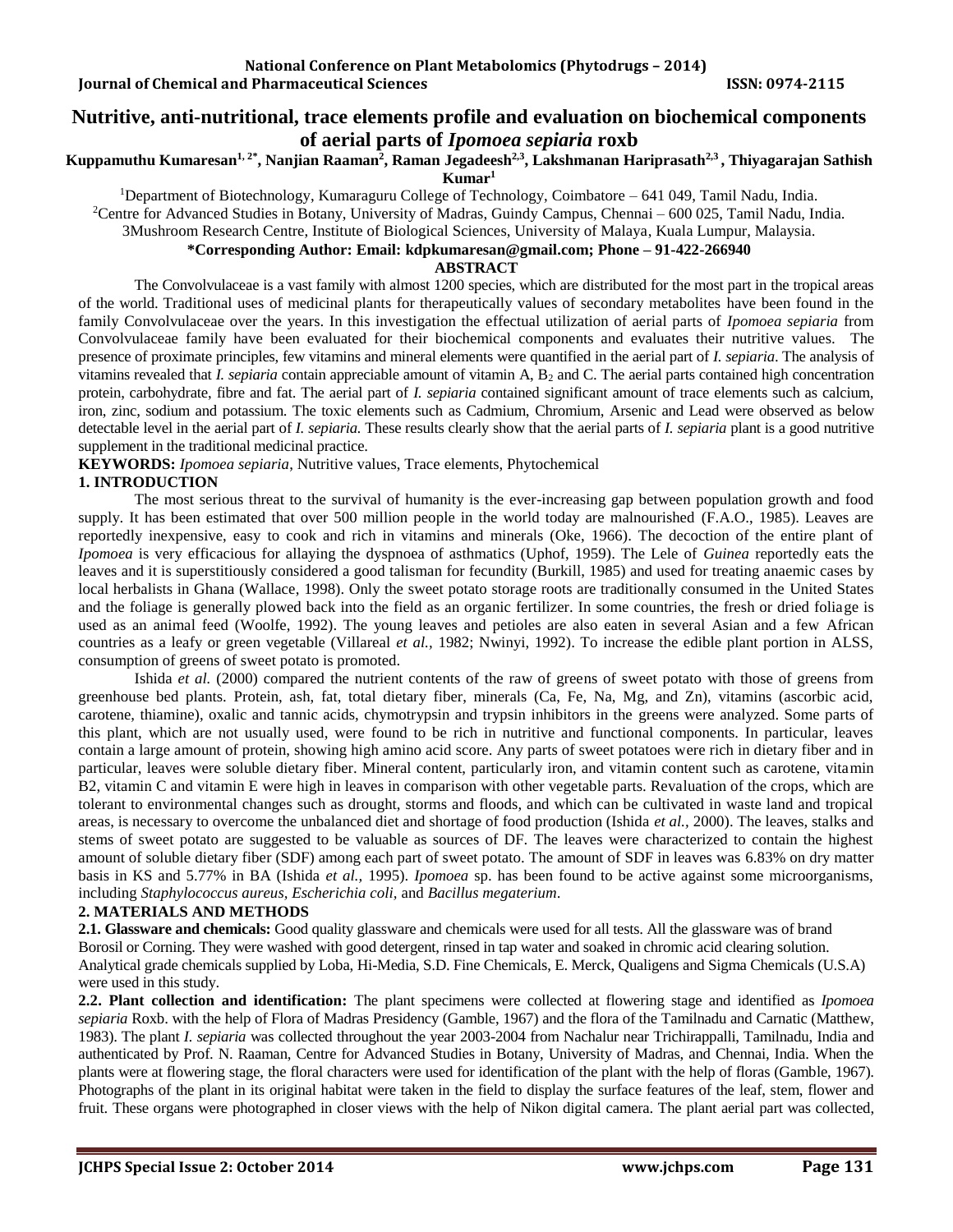# **National Conference on Plant Metabolomics (Phytodrugs – 2014) Iournal of Chemical and Pharmaceutical Sciences ISSN: 0974-2115**

after a through investigation to check for any pathological disorders and from contamination of other plants, washed with dist water and shade dried.

**2.3. Preparation of extracts:** A dry powder of the plant aerial parts was separated into two ½ kgs. The ½ kg powder was soaked at room temperature in methanol for 48 h; other  $\frac{1}{2}$  of plant powder was subjected to nutritive value analysis. The extract was suction filtered using Whatmann filter paper. This was repeated for 2 to 3 times and similar extracts were pooled together and concentrated at  $40^{\circ}$ C to  $45^{\circ}$ C under reduced pressure using vacuum rotary evaporator type 350. The concentrated crude methanol extract were subjected to a preliminary phytochemical screening and some of the nutritive analysis.

**2.4. Determination of nutritive values:** Since the plant under study is being used as staple food by some people, it was decided to determine the nutrient value of leaves, stem bark and root bark. The amount of carbohydrate, protein, fat, fibre, some minerals and few vitamins were determined per 100 g of dry powder of leaves, stem bark and root bark. The protein values were calculated from the nitrogen content and the factor used was 6.25. The fat contents were obtained from total ether extractives. The carbohydrate content was the difference between 100 and the sum of moisture, protein, fat, fibre, ash contents. The moisture, fibre and fat contents were calculated as per standard procedures given in ISO 1990 and 1991. The food energy was calculated from the content of the proximate principles assuming that proteins, carbohydrates and fats yield 4, 4 and 9 K cals, respectively per gram.

The mineral elements were estimated by standard procedures. Calcium and magnesium were estimated as per procedure given in APHA (1985). The elements were estimated with the help of Atomic Absorption Spectrophotometry. Four vitamins were also quantified. The values of Vitamin A, Vitamin B (Thiamine), Vitamin B2 (Riboflavin) and Vitamin C (Ascorbic acid) were estimated. It is usual practice to express Vitamin A value of foodstuff in terms of International Units. In vegetable food, the carotene content is usually given assuming that 0.6 g of carotene is equivalent to one I.U. of Vitamin A. All the values are given per 100 g of edible portion of stem bark, root bark and leaves, separately.

**2.5. Statistical analysis:** All analyses were performed in triplicate and data reported as mean ± standard deviation (SD). **3. RESULTS AND DISCUSSION** 

The presence of proximate principles, few vitamins and mineral elements were quantified in the aerial part of *I. sepiaria* and the data are presented in the Table 1. The analysis of vitamins revealed that *I. sepiaria* contain detectable amount of vitamin A, B2 and C.

| Name of the principle            | Table.I.I Foxiliate principle analysis of <i>ipomoed septarul</i> on ury weight basis<br>Content/100g dry powder | $\pm$ SD |
|----------------------------------|------------------------------------------------------------------------------------------------------------------|----------|
| Loss on drying at 105°C Moisture | 6.12                                                                                                             | 0.28     |
| Crude fibre                      | 2.31                                                                                                             | 0.13     |
| Crude Protein                    | 3.38                                                                                                             | 0.09     |
| <b>Total Fat</b>                 | 2.86                                                                                                             | 0.19     |
| <b>Total Ash</b>                 | 11.41                                                                                                            | 0.06     |
|                                  |                                                                                                                  | 0.24     |
| Carbohydrate                     | 76.92                                                                                                            |          |
| Total calories/100gm             | 334.94 Calories                                                                                                  |          |
| Reducing sugar                   | 16.09                                                                                                            | 0.07     |
| Non reducing sugar               | 28.67                                                                                                            | 0.09     |
| <b>Total Sugar</b>               | 44.76                                                                                                            | 0.03     |
| Nitrogen                         | 3.32                                                                                                             | 0.06     |
| Acid value                       | 3.10                                                                                                             | 0.06     |
| Saponification value             | 228.75                                                                                                           | 0.10     |
| Iodine value                     | 22.8                                                                                                             | 0.04     |
| Peroxide                         | $6.24$ m eqv/1 kg                                                                                                | 0.06     |
| $PH$ of 1% solution              | 6.46                                                                                                             | 0.05     |
| Vitamin A                        | 0.14                                                                                                             |          |
| Vitamin B1                       | 0.004                                                                                                            |          |
| Vitamin B2                       | 0.03                                                                                                             |          |
| VitaminB3 - Niacinamide          | Nil                                                                                                              |          |
| VitaminB6                        | Nil                                                                                                              |          |
| VitaminB12                       | Nil                                                                                                              |          |
| Vitamin C                        | 0.06                                                                                                             |          |

**Table.1.Proximate principle analysis of** *Ipomoea sepiaria* **on dry weight basis**

The aerial parts contained more protein, carbohydrate, fibre and fat. The aerial part of *I. sepiaria* contained appreciable amount of calcium, iron, zinc, sodium and potassium. The toxic elements like Cadmium, Chromium, Arsenic and Lead and were below detectable level in the aerial part of *I. sepiaria* Table 2.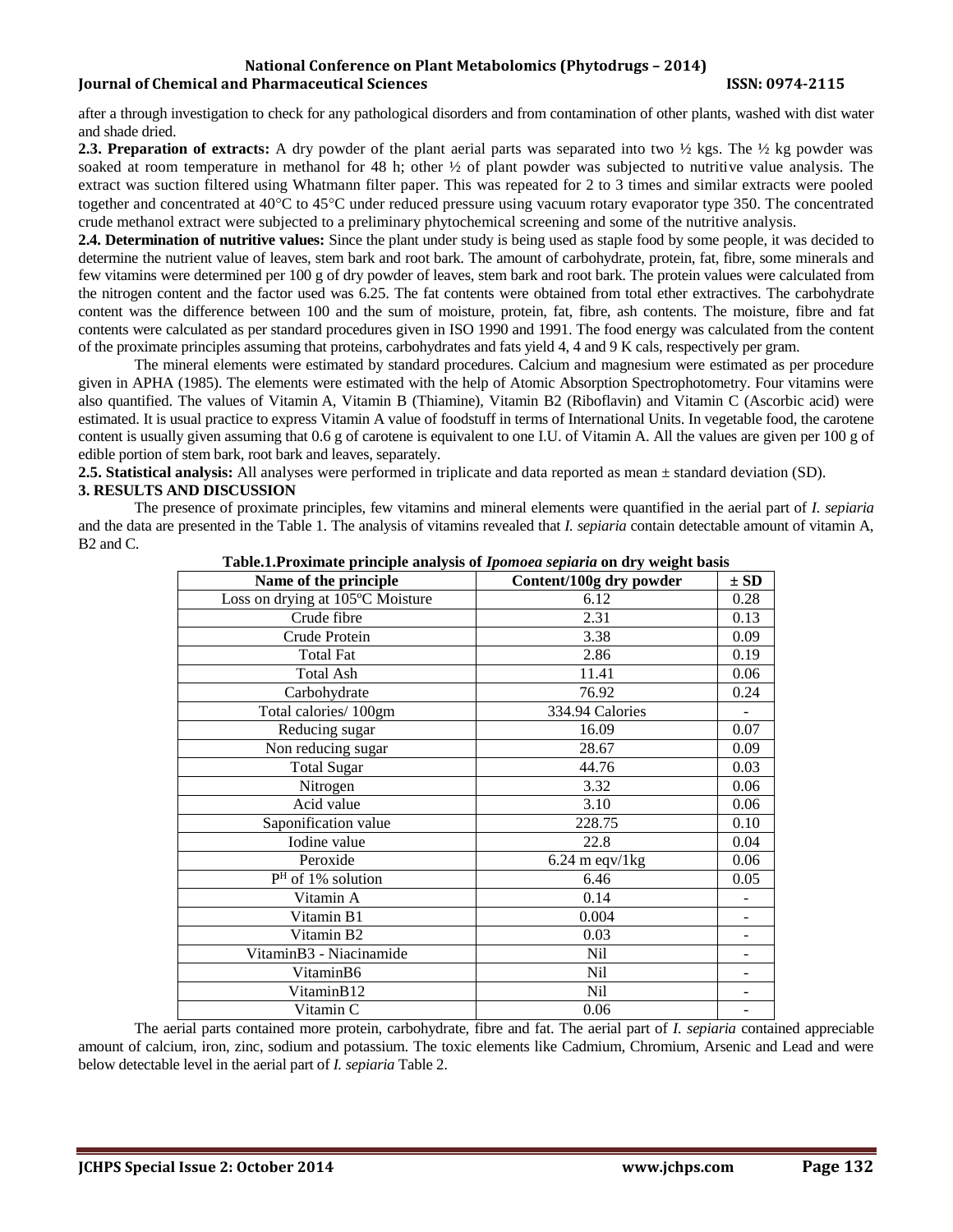## **National Conference on Plant Metabolomics (Phytodrugs – 2014) Iournal of Chemical and Pharmaceutical Sciences ISSN: 0974-2115**

| Sl. No               | Name of the element | Level present |
|----------------------|---------------------|---------------|
| <b>Macroelements</b> |                     |               |
|                      | Iron                | 62.09 %       |
| $\overline{2}$       | Sodium              | 14.02         |
| 3                    | Potassium           | 0.12          |
| 4                    | Magnesium           | <b>BDL</b> *  |
| 5                    | Phosphorous         | 0.1           |
| 6                    | Calcium             | 0.482         |
|                      | Zinc                | 0.21          |
| <b>Microelements</b> |                     |               |
|                      | Arsenic             | $0.13$ ppm    |
| 2                    | Lead                | $0.36$ ppm    |
| 3                    | Copper              | $0.15$ ppm    |
| 4                    | Cadmium             | <b>BDL</b>    |
| 5                    | Nickel              | <b>BDL</b>    |

#### **Table.2.Element analysis of** *Ipomoea sepiaria*

#### **\*BDL-Bellow Detectable Level**

Investigations in the present study showed that aerial part of *I. sepiaria* contain appreciable amount of carotene and chlorophylls, vitamins and minerals and other proximate biochemical values. Vitamin A consists of a group of biologically active compounds closely related to the plant pigment carotene. The carotenoid family consists of approximately 100 naturally occurring pigments, which provide the yellow-red colour of vegetables and some fruits. β-carotene is a provitamin A which is identical to retional McClaren, (1980). Vitamin A is necessary for clear vision in dim light, lack of vitamin A thus leads to night blindness. Another function of vitamin A is to maintain the integrity of epithelial tissues. Advocates for the cause of balanced diet opine that most inexpensive and convenient way of ensuring adequate intake of vitamin A is to include green leafy vegetables (GLV) in the daily diet. Vitamin A deficiency is the important cause of eye malfunction, night blindness and xerophthalmia. It is said that about 50 g of the common leafy vegetables like amaranth will provide adequate β-carotene to meet the vitamin A requirement of an adult. The present study showed that the carotene content in aerial parts of *I. sepiaria* was in high level. Total calories was 334.94 and carbohydrate content was 76.92%. Iron value was 69.22%. Vitamin B1 and B2 was about 0.004% and 0.003% respectively. This clearly shows that the aerial parts of *I. sepiaria* is a good source of iron, carbohydrate, minerals and vitamins in the daily diet.

An adequate provision of all nutrients in the correct proportions is a pre requisite for health. Nutrients are necessary for growth of the whole body, cellular and chemical structure and repair and the provision of energy (Fieldhouse, 1986). It is not surprising that since prehistoric time's man has been trying to find more useful plants and to improve the yield and the quality of the known ones, this had resulted in the knowledge of uses for numerous plants. Archeological evidence indicates that more than 3000 species have been used for food.

Revolutions and industrialization have altered cooking and eating habits. Most of our carbohydrates and proteins are obtained from approximately 30 plant species. Fifteen species are our major supply of vegetables. Fruits are also obtained from only fifteen plant species (Borlaug, 1983). Appropriate nutrition requires that all nutrients, carbohydrates, lipids proteins, minerals, vitamins and water are eaten in adequate amounts and correct proportions. This is essential for normal organ development and function, reproduction, repair of body tissues and combating stress and diseases. Investigations in the present study showed that aerial part of *Ipomoea sepiaria* contain appreciable amount of carotene and chlorophylls, vitamins and minerals and other proximate biochemical values.

This clearly shows that the aerial parts of *Ipomoea sepiaria* is a good source of iron, carbohydrate, minerals an vitamins in the daily diet. Qualitative chemical tests revealed the presence of various phytochemicals in crude methanol extracts of *Ipomoea sepiaria*. Methanolic extract showed positive results for alkaloids, flavanoids, phenolic compounds, carbohydrates, glycosides, amino acids, proteins, volatile oils and saponins. Phytosterols were absent.

The convolvulaceae is a large family with almost 1200 species, which are distributed predmoninantly in the tropical areas of the world. They are known to produce a wide variety of alkaloids such as ergolines, pyrrolidines and the closely related tropanes. Some *Ipomoea* species contain unique indolizidine alkaloids of the ipalbidine-type and serotonin-hydoxycinnamic acid conjugates of the ipobscurine-type. Recently, 1-hydroxymethylpyrrolizidines (pyrrolizidine alkaloids, Pas) and 1-aminopyrrolizidines (Ioline alkaloids) were detected in the tropical bindweed. *Ipomoea hederifolia*, and *Argyreia mollis*, recpectively (Jenett-Siems *et al*., 1977).

The two varieties of Ipomoea species also show a number of chemical differences between them. The typical variety of *I. sepiaria* contained 4'-Ome quercetin, 3'4'-diOMe quercetin, proanthocyanins and p-hydorxybenzoic acid as against 3'OMe quercetin, quinones, syringic acid, p-coumaric acid, melilotic acid and saponins of variety *stipulacea* (Geetha *et al*. 1988). Further studies need to be carried out to prove the medicinal values of the plant *Ipomoea sepiaria*.